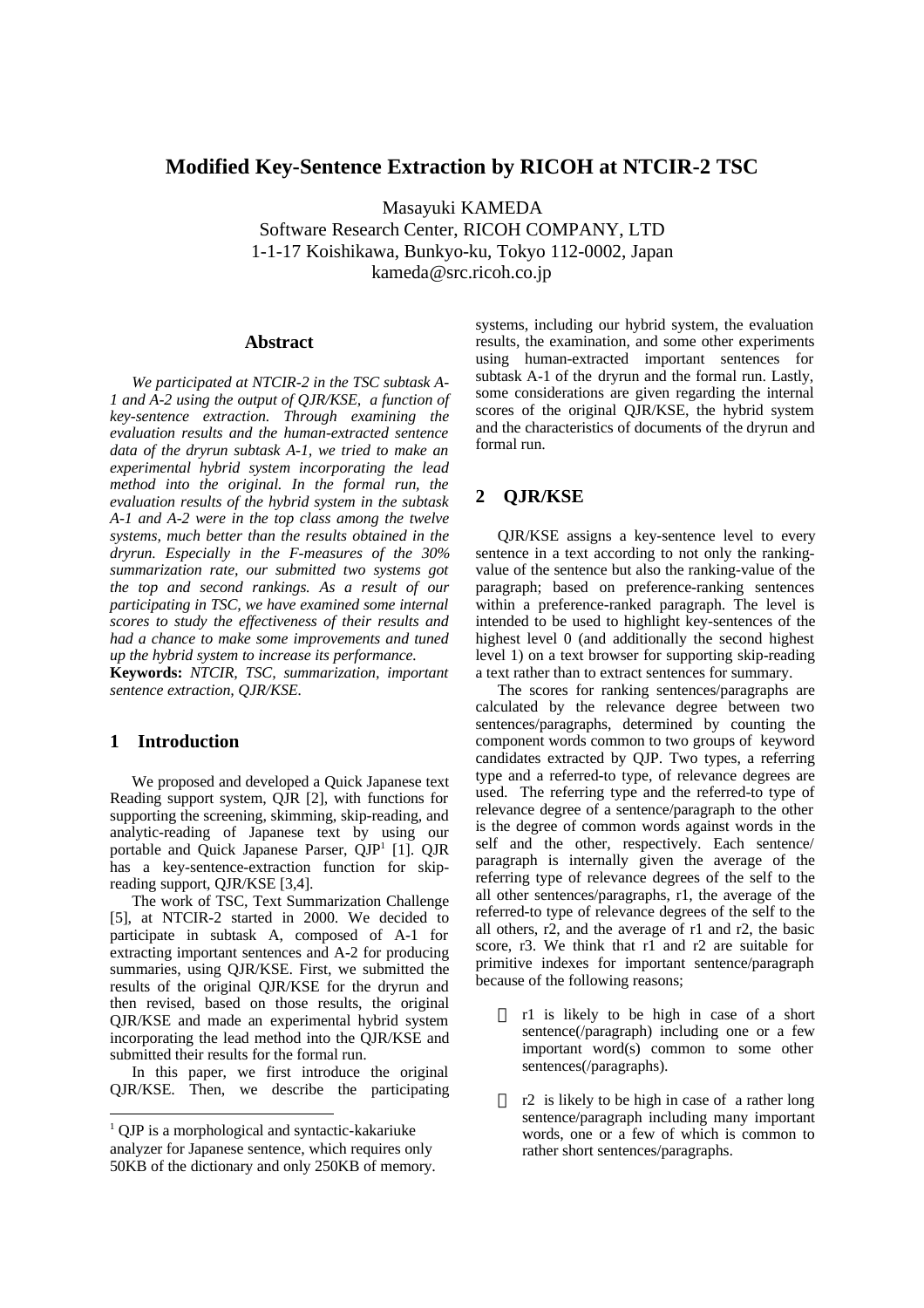Then, relevance degrees, r1, r2, and r3 are respectively used as the importance score of the (sub)title sentence, the paragraph, and the sentence. Some points are added to the basic score in case of a sentence, including clue words or phrases.

Based on the ranking of sentences and paragraphs using these importance scores, each sentence is given a key-sentence level, r4. Actually, the ranking-value of sentence is shifted down by the ranking-value of the paragraph including the sentence to become the key-sentence level, we called it paragraph-shift method; the n-th ranked sentence within the N-th ranked paragraph is given the value of  $(n-1)+(N-1)$  as the key-sentence level. Additionally a sentence is leveled up in the cases where it is a (sub)title or is highly relevant to the (sub)title sentence at a high level or it has a high basic score. However, a sentence is leveled down in the case of having a quite low basic score.

Though the primary index of QJR/KSE is this keysentence level, QJR/KSE re-ranks sentences by the key-sentence level as the first ascending sort-key and the basic score as the second descending sort-key. The re-ranked value of a sentence, R5, is used to extract important sentences in the specified sentence number, like the subtask A-1.

Furthermore, QJR/KSE has a sentence-shortening function which eliminates verbose words or phrases in a sentence. This function is to be used in the subtask A-2.

## **3 Dryrun**

### **3.1 Basic system**

For our participation in subtasks A-1 and A-2, we added a pre-processing module that removes TSCtags of the input TSC text to output plain text as the input of QJR/KSE. We also added a post-processing module that extracts sentences by referring to the QJR/KSE experimental output including some internal scores, r1 to r4, with their ranked values and the re-ranked value, R5.

The additional processes are the noted below.

### **(1) Subtask A-1 for extracting important sentences**

During the dryrun, the post-module extracts sentences based on R5 according to the specified number of a sentence. The subtask A-1 excludes a title sentence to be extracted, then the post-module ignores a title.

#### **(2) Subtask A-2 for producing summaries**

Although the aim of A-2 is to produce summaries, we submitted almost the same results as A-1. In the case where a title is extracted, a new line has to be output after the title.

If more sentences are to be extracted using the sentence shortening function, a set of the shortened sentences is selected.

## **3.2 Evaluation results**

We submitted the output of the above system to the dryrun, and got the following evaluation results. All of the evaluations were much worse of the participated systems .

#### **(1) Subtask A-1**

The evaluation results of subtask A-1 are given as the F-measure<sup>2</sup> calculated by  $(2^*P^*R/(P+R))$  using the precision, P, and the recall, R, of the systemextracted sentences against the human-extracted sentences.

The average of the F-measures, FULL, of the 10%, 30%, and 50% summarization rates, whose real rates are 15%, 46% and 75% respectively, was 0.472, which was the second worse of the twelve systems, including the two base-line systems, using the lead method, Lead, and the term-frequency method, TF [Table 1 (including the results of other three revised systems described later)].

| Sum. Rate         | 10%      | 30%   | 50%  | <b>FULL</b> |
|-------------------|----------|-------|------|-------------|
| System            | $[15\%]$ | [46%] | 75%1 |             |
| (Top data)        | .428     | .560  | .779 | .554        |
| Lead <sub>2</sub> | .456     | .513  | .754 | .574        |
| Lead(top sys)     | .428     | .488  | .747 | .554        |
| $2nd$ system      | .324     | .560  | .759 | .548        |
| QJR/KSE2          | .322     | .527  | .768 | .539        |
| TF                | .318     | .505  | .751 | .525        |
| QJR/KSE1          | .243     | .492  | .741 | .492        |
| Our system        | .207     | .474  | .734 | .472        |

**Table 1** <sup>3</sup> **: Evaluation results of Dryrun A-1**

In the dryrun A-1, the lead system shows the top performance. Main reason was thought that 30 documents of the dryrun (and also the formal run) were news articles selected from Mainichi newspaper [6]. The most important content of news report articles are to be written in a few leading paragraphs.

Our dryrun system had a problem in that the sentence segmentation was different from the segmentation done by TSC-sentence tags. The problem-fixed system, QJR/KSE1, improved the Fmeasure 0.472 to 0.492, though it did not raise the ranking of the system.

 $\overline{a}$ 

 $2 \text{ In the subtask A-1, P, R, and the F-measure are actually the same,}$ so only the F-measures are shown in this paper.

 $3$  The number in a circle "  $\blacksquare$ " is the ranking in the evaluation.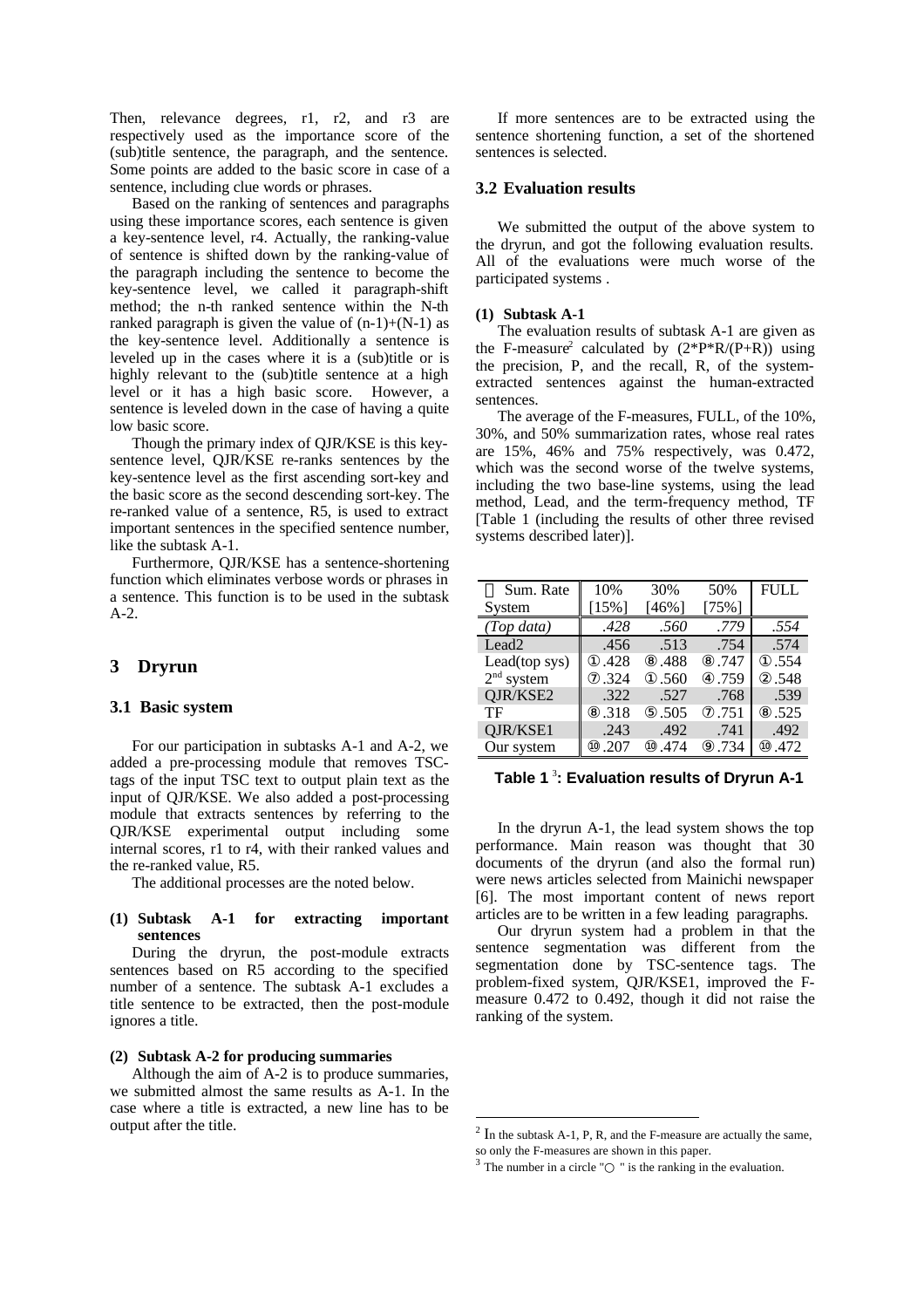#### **(2) Subtask A-2**

Two types of evaluations were done: contentbased and subjective type.

#### **Content-based evaluation**

 The cosine distance between the content-word vectors of a human summary based on selected important parts, and a system summary. The average distance of the 20% and 40% rates of ours was 0.557, which was ranked 8th for the 11 systems.

### **Subjective evaluation**

 The measure is a rank-value of four kinds of summaries: a human summary based on important parts, a human freely-written summary, a summary using the lead method, and a system summary. Two kinds of averages of the rankvalue of the 20% and 40% summarization rates were 3.32 for readability and 3.55 for content, which were ranked in the7th and 8th among 10 systems.

## **4 Improvement and examination using the dryrun human data**

The human-extracted data of the 15%, 46%, and 75% real rates was provided to participants after the evaluation. Dr. Sekine of New York University provided the additional human-extracted data of the 10%, 30%, and 50% rates used in the task.

We examined and experimented with extractions using these human-extracted data.

### **4.1 Small improvement**

Reviewing the human-data, we noticed the following related to (sub)titles which tended to be extracted because the level was rather high.

> A line composed of some symbols, such as " ", or a sentence surrounded by parentheses was mis-judged as a (sub)title to be extracted.

> Most of (sub)titles were extracted by QJR/KSE though they were not extracted in the human data.

 We added the processing to avoid having extracting (sub)titles in the pre- and post-modules. The revised system, QJR/KSE2, improved the Fmeasure 0.492 of QJR/KSE1 to 0.539. The Fmeasures of the 30% [46%] and 50% [75%] became rather higher, but the F-measure of the 10% [15%] was rather lower [Table1].

 Adding the same processing to the lead method, the revised lead, Lead2, also improved the Fmeasure.

## **4.2 Performance of the internal scores**

The dryrun system used the re-ranked value, R5, to extract important sentences. As previously described, QJR/KSE has some other internal scores for every sentences such as,

r0: total count of the common words

r1: average of the referring type of relevance degrees

r2: average of the referred-to type of relevance degrees

r3: basic score as the average of r1 and r2

r4: key-sentence level

We can re-rank the sentences based on each of these scores instead of R5. So, we tried to extract sentences using the ranking-values R0, R1, R2, R3, and R4 based on r0, r1, r2, r3 and r4, respectively, to evaluate the F-measures by comparing them to the human data. The evaluated F-measures shown in Table 2 are for the dryrun human data and those in Table 3 are for the additional dryrun human data provided by Dr. Sekine.

| Sum. Rate         | 10%      | 30%    | 50%   | <b>FULL</b> |
|-------------------|----------|--------|-------|-------------|
| System            | $[15\%]$ | $46\%$ | [75%] |             |
| Lead <sub>2</sub> | .456     | .513   | .754  | .574        |
| Lead              | .428     | .488   | .747  | .554        |
| R <sub>5</sub>    | .322     | .527   | .768  | .539        |
| R4(r4)            | .313     | .533   | .765  | .537        |
| R3(r3)            | .317     | .518   | .756  | .530        |
| R2(r2)            | .296     | .531   | .763  | .530        |
| R1(r1)            | .264     | .492   | .761  | .506        |
| R0(r0)            | .230     | .491   | .734  | .495        |

### **Table 2: Evaluation results of extraction by internal scores compared to dryrun human data.**

| Rate<br><b>Sys</b> | 10%  | 30%  | 50%  | FULL |
|--------------------|------|------|------|------|
| Lead <sub>2</sub>  | .442 | .513 | .541 | .476 |
| Lead               | .397 | .488 | .517 | .452 |
| R <sub>5</sub>     | .298 | .474 | .568 | .447 |
| R4 (r4)            | .315 | .497 | .575 | .462 |
| R3(r3)             | .336 | .471 | .557 | .455 |
| R2(r2)             | .291 | .466 | .573 | .444 |
| R1(r1)             | .204 | .389 | .532 | .375 |
| R0(r0)             | .176 | .377 | .534 | .362 |

### **Table 3: Evaluation results of extraction by internal scores compared to the additional dryrun human data provided by Dr. Sekine.**

The F-measures by R0 are much worse than the ones by R2, R3, R4, and R5. Considering that r0 of a sentence is total count of the words common to the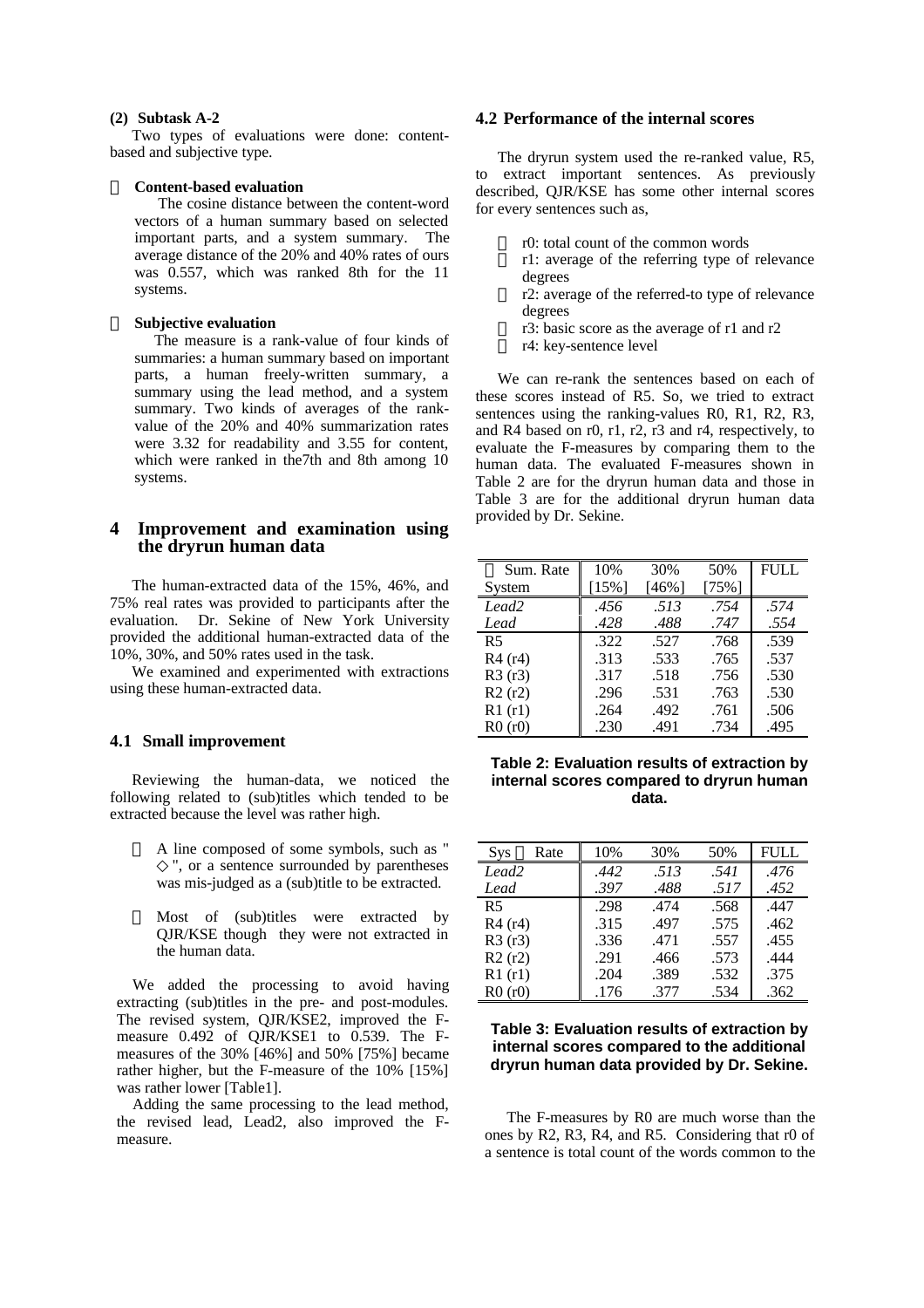other sentences, its performance should be similar to that of the TF method, which was also rather poor.

Of the two types of relevance degrees, the referred-to type's average, r2, is better than the referring type's average, r1. It is also superior to the lead method at a more than 30% summarization rate .

At the less than 15% rates, the basic score, r3, is superior to both r1 and r2, but at the more than  $30\%$ rate, r3 was below r2.

The key-sentence level, r4, is below r3 at the less than 15% rates, but is over r3 at all other rates and for the average.

In the dryrun human data the re-ranked value, R5 , is over those by the level, r4, but in the dryrun human data provided by Dr. Sekine it is vice versa.

In a comparison to the lead method, the Fmeasure for each of r2, r3, r4, and R5 is better than it at the more than 30% rates, but not at the average.

### **4.3 The hybrid system with the lead method**

As discussed in 4.2, the QJR/KSE's internal scores could not exceed the lead method at the less than 15% rates. Based on this, we tried to incorporate the lead method into QJR/KSE for the small summarization rates to make a hybrid system.

To incorporate the lead method, we introduced a framework for preferring sentences located in some leading range in a text against the QJR/KSE ranking. Two primitive conditions were used;

> $X(p)$ : sentences included within the first p paragraphs.

> $Y(n,m)$ : sentences from the first sentence to the  $(N/n+m)$ -th, where N is the number of total sentences in the text.

An additional condition below is used to exclude less important sentences of the lead sentences;

 $Z(k)$ : sentences whose ranked value of R5 is less than  $N^*k$  where  $0 \lt k$  1.

The two patterns below were tried as a combination of one of the ranks, R1, R2, R3, R4, and R5, by QJR/KSE internal scores and the lead method ;

$$
A(Rn; p, n, m, k) \quad QJR/KSE(Rn) \text{ and } \{ \{ X(p) \text{ or } Y(n, m) \} \text{ and } Z(k) \}.
$$

$$
B(Rn; p, n, m, k)
$$
 
$$
\{X(p) \text{ and } Y(n, m)\} \text{ and } Z(k)\}.
$$

Through a lot of trial and error, we found much better parameter sets for the dryrun human data and Dr. Sekine's data.

For the original dryrun data,

A1: A(5; 2,5.5,1,0.9) B1: B(5; 2,3.0,1,1.0).

For the additional dryrun data by Dr.Sekine,

A2: A(5; 2,4,1,0.8) B2: B(5; 2,4,3,0.8).

The evaluation results of these combinations for the hybrid system are shown in Table 4 and Table 5 (including A3 and B3 that will be described later).

The F-measures obtained by each of the four hybrid systems, A1, B1, A2, and B2 were better than those obtained by R5 and the other Rn. And they were also better than those by the lead method at almost rates partially including the smaller 10% and 15% rates [Table 4].

 The best performance was obtained by A1 for the dryrun data, and by B2 for the additional dryrun data provided by Dr. Sekine [Table 5].

| Sum. Rate         | 10%      | 30%   | 50%   | <b>FULL</b> |
|-------------------|----------|-------|-------|-------------|
| System            | $[15\%]$ | [46%] | [75%] |             |
| A <sub>1</sub>    | .461     | .569  | .778  | .603        |
| B <sub>1</sub>    | .457     | .559  | .775  | .597        |
| A <sub>2</sub>    | .446     | .549  | .769  | .588        |
| <b>B2</b>         | .447     | .562  | .769  | .593        |
| A <sub>3</sub>    | .346     | .529  | .771  | .549        |
| B <sub>3</sub>    | .372     | .540  | .767  | .559        |
| Lead <sub>2</sub> | .456     | .513  | .754  | .574        |
| Lead              | .428     | .488  | .747  | .554        |
| R <sub>5</sub>    | .322     | .527  | .768  | .539        |
| R4(r4)            | .313     | .533  | .765  | .537        |
| R2(r2)            | .296     | .531  | .763  | .530        |

### **Table 4: Evaluation results of extraction by the hybrid system compared to the dryrun human data**

| Rate<br>Sys       | 10%  | 30%  | 50%  | FULL |
|-------------------|------|------|------|------|
| A <sub>1</sub>    | .425 | .513 | .606 | .515 |
| B <sub>1</sub>    | .436 | .515 | .594 | .515 |
| A2                | .442 | .515 | .584 | .513 |
| B <sub>2</sub>    | .443 | .542 | .599 | .528 |
| A <sup>3</sup>    | .352 | .491 | .570 | .471 |
| B <sub>3</sub>    | .423 | .498 | .582 | .501 |
| Lead <sub>2</sub> | .442 | .446 | .541 | .476 |
| Lead              | .397 | .441 | .517 | .452 |
| R <sub>5</sub>    | .298 | .474 | .568 | .447 |
| R4(r4)            | .315 | .497 | .575 | .462 |
| R2(r2)            | .291 | .466 | .573 | .444 |

**Table 5: Evaluation results of extraction by the hybrid system compared to dryrun human data provided by Dr. Sekine**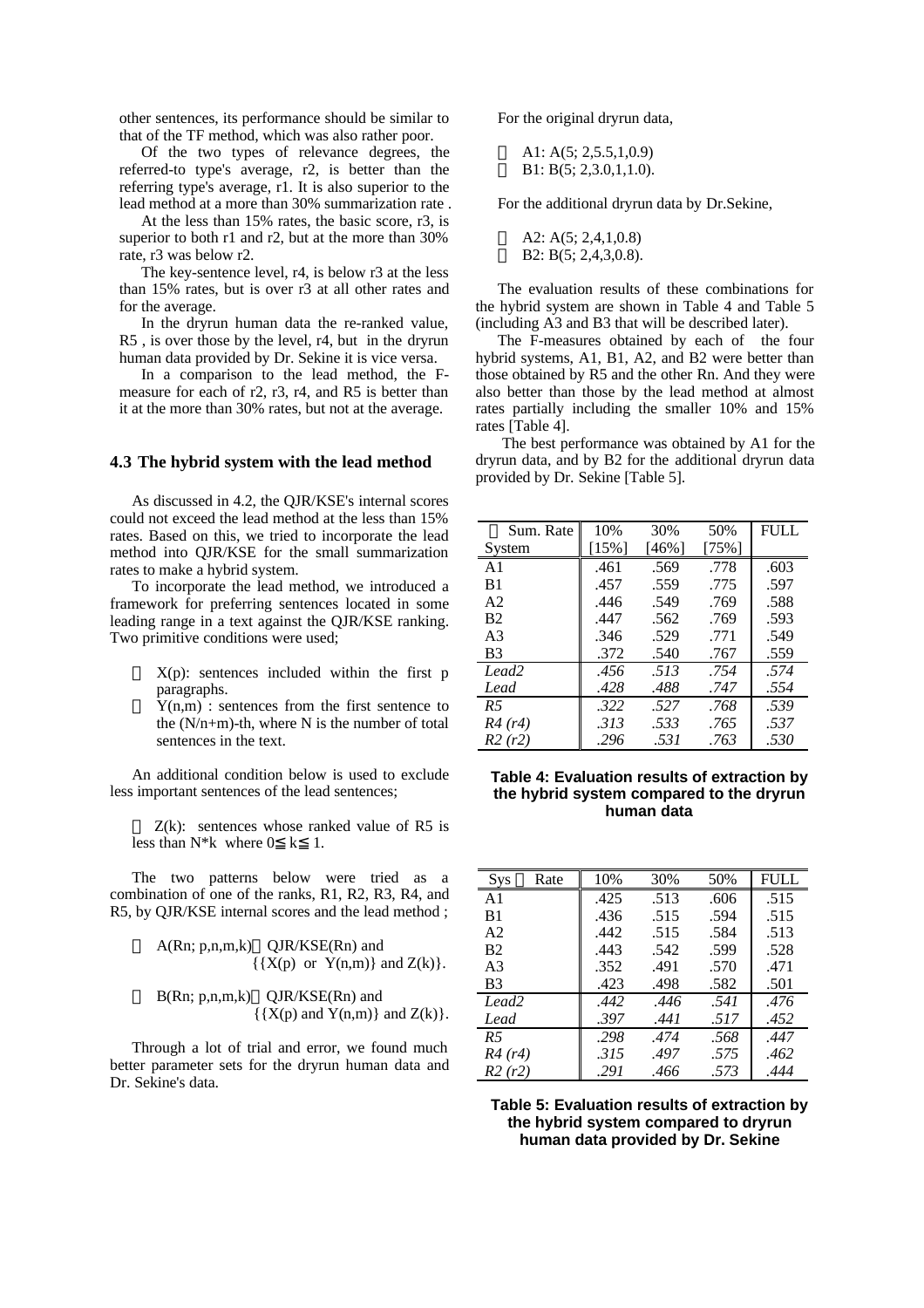# **5 Formal run**

### **5.1 Formal run system**

We participated in the formal run using the B2 hybrid system because it had the best performance at the 10%, 30%, and 50% rates used in the formal run. At the formal run's subtask A-1, two systems results could be submitted, thus, we submitted the result obtained from the QJR/KSE2, R5, as well.

### **5.2 The evaluation results**

#### **(1) Subtask A-1**

 The average of F-measures of the B2 hybrid system and QJR/KSE2 at the 10%, 30%, and 50% summarization rates, were 0.454 and 0.434, whose rankings were  $3<sup>rd</sup>$  and  $6<sup>th</sup>$  among the 12 systems, including the two base-line system [Table 6]. For the lead method, the hybrid system was superior and QJR/KSE2 was in the same rank as the lead. At the 30% rate, QJR/KSE2 got the top F-measure and the hybrid system got the second.

| Rate         | 10%  | 30%  | 50%  | FULL |
|--------------|------|------|------|------|
| (Top data)   | .363 | .483 | .612 | .467 |
| Top system   | .337 | .451 | .612 | .467 |
| $2nd$ system | .363 | .435 | .589 | .462 |
| Our system A | .305 | .473 | .585 | .454 |
| Lead         | .284 | .432 | .586 | .434 |
| Our system B | .241 | .483 | .578 | .434 |
| TF           | .276 | .367 | .530 | .391 |

**Table 6: Evaluation results of Formal run A-1**

### **(2) Subtask A-2**

#### **Content-based evaluation**

 The summary by the hybrid system was compared with two kinds of human summaries.

 The average distances of the 20% and 40% rates were 0.553 for the human freely-written summary and 0.567 for the human summary based on important parts, both of which were ranked  $2<sup>nd</sup>$  among the 11 systems, including the two base-line systems.

#### **Subjective evaluation**

 The evaluation measure is a rank-value in four kinds of summaries: two human summaries, a summary using the lead method and a system summary. The two kinds of averages of the rankvalue of the 20% and 40% were 2.65 for readability and 3.10 for content, respectively, which were ranked  $2<sup>nd</sup>$  or  $3<sup>rd</sup>$  among the 10 systems. As the dryrun results were 3.32 and 3.55, the readability was much improved.

# **6 Examination using the formal run's human data**

We re-examined the performance of six kinds of QJR/KSE's internal scores, four kinds of the hybrid systems and two lead methods<sup>4</sup> comparing them to the human-extracted sentence data of the formal run.

And we tuned up the two types, A and B, of the hybrid systems to this human data to get following each best set of parameters.

|  | A3: A(5; 2,4,1,0.45)  |
|--|-----------------------|
|  | B3 : B(2; 1,4,1,0.65) |

Table 7 shows the F-measures by all of the above.

| Rate<br>Sys      | 10%  | 30%  | 50%  | <b>FULL</b> |
|------------------|------|------|------|-------------|
| $(top$ sys)      | .337 | .451 | .612 | .467        |
| A <sub>1</sub>   | .283 | .423 | .564 | .423        |
| B <sub>1</sub>   | .283 | .452 | .581 | .439        |
| A <sub>2</sub>   | .311 | .431 | .576 | .439        |
| $B2$ (our sys A) | .305 | .473 | .585 | .454        |
| A <sub>3</sub>   | .325 | .508 | .578 | .470        |
| B <sub>3</sub>   | .378 | .491 | .609 | .493        |
| Lead (admin)     | .287 | .432 | .586 | .434        |
| Lead2            | .283 | .377 | .542 | .401        |
| Lead             | .276 | .367 | .530 | .391        |
| $R5$ (our sys B) | .241 | .483 | .578 | .434        |
| R4(r4)           | .249 | .511 | .579 | .447        |
| R3(r3)           | .251 | .450 | .597 | .432        |
| R2(r2)           | .270 | .467 | .603 | .446        |
| R1(r1)           | .109 | .423 | .586 | .372        |
| R0(r0)           | .141 | .404 | .577 | .374        |

### **Table 7: Evaluation results of extraction compared to formal run human data**

#### **(1) QJR/KSE internal scores**

 $\ddot{\phantom{a}}$ 

Of six Rn systems, the following were confirmed;

The F-measures by r0 are much worse than the ones by the others.

The F-measures by average of referred-to type of relevance degrees, r2, are the best at the 10 % and 50% summarization rates.

The F-measure by the key-sentence level, r4, is the best at the 30% rate.

The average F-measures obtained by r2 and r4 exceed those by Lead(admin) and those by R5, our formal run submitted system (sys B).

<sup>4</sup> The F-mesures by simulated lead method, Lead, didn't agree with the one of the lead by the TSC admin which is shown as Lead(admin) in Table 7.